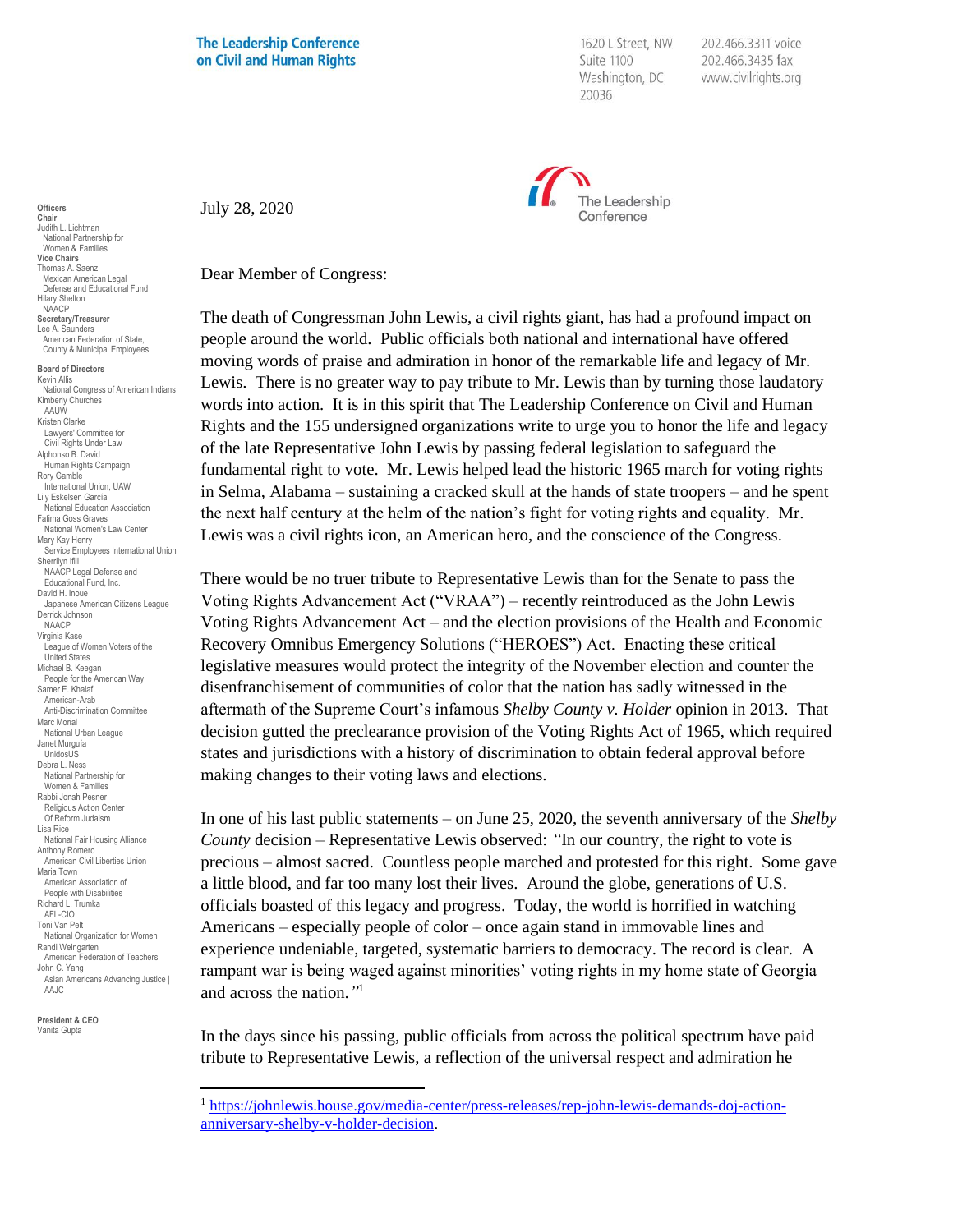July 28, 2020 Page 2 of 7



commanded during his life of public service and sacrifice. Senate Majority Leader Mitch McConnell called John Lewis a "monumental figure" who made "huge personal sacrifices to help our nation move past the sin of racism."<sup>2</sup> But he said nothing about restoring the Voting Rights Act or taking actions to honor John Lewis. The true measure of people are their deeds, not their words.

If Senate leadership truly wishes to pay tribute to Representative Lewis, they will restore the Voting Rights Act by passing the Voting Rights Advancement Act. This crucial bill would correct the Supreme Court's shameful *Shelby County v. Holder* ruling, create a new Section 5 coverage formula based on recent evidence of discrimination, and help safeguard the right to vote for communities of color across the nation.

Representative Lewis was a fierce advocate of the Voting Rights Advancement Act, and he held the gavel as the House of Representatives passed it over seven months ago, on December 6, 2019. Representative Lewis often called the right to vote "the most powerful nonviolent tool we have in our democratic society," and he said the VRAA was necessary because the country was in an "ongoing struggle to redeem the soul of America, and we're not there yet."<sup>3</sup>

To honor the legacy of John Lewis, the Senate must promptly conduct hearings on the Voting Rights Advancement Act and build an appropriate evidentiary record to buttress this legislation, and then bring it up for a vote. The House has done its part – conducting extensive hearings last year and amassing significant evidence of ongoing voter discrimination in America – and now it is time for the Senate to follow suit.

In addition, the Senate must honor the memory of John Lewis by passing the election provisions of the HEROES Act. This legislation would provide necessary funding of \$3.6 billion to states for election assistance as well as vital voting rights reforms that were based on Representative Lewis's Voter Empowerment Act – such as no-excuse absentee ballots, at least 15 days of in-person early voting, accessible online and same-day voter registration, and equal access for voters with disabilities – that are essential to help this nation safeguard the November 2020 election. Once again, the House has done its part – passing the HEROES Act over two months ago – and now the Senate must act.

Congress is poised to pass another COVID-19 relief package in the coming weeks, and the package must include robust election assistance and voting reforms for states so that the November general election does not become a large-scale replication of what we witnessed during the primary process. In too many states during the primary season, long lines, poll closures, poll worker shortages and insufficient training, inaccessible polling places and broken machines, and surges in absentee ballot requests that went unfulfilled left many voters – particularly voters of color and voters with disabilities – unable to safely exercise their fundamental right to vote. It is simply unacceptable to force voters to choose between their fundamental right to vote and their personal health and safety.

<sup>&</sup>lt;sup>2</sup> https://www.nytimes.com/2020/07/<u>21/us/john-lewis-voting-rights-act.html?partner=bloomberg</u>.

<sup>3</sup> [https://www.politico.com/news/2019/12/06/house-passes-voting-rights-package-077112.](https://www.politico.com/news/2019/12/06/house-passes-voting-rights-package-077112)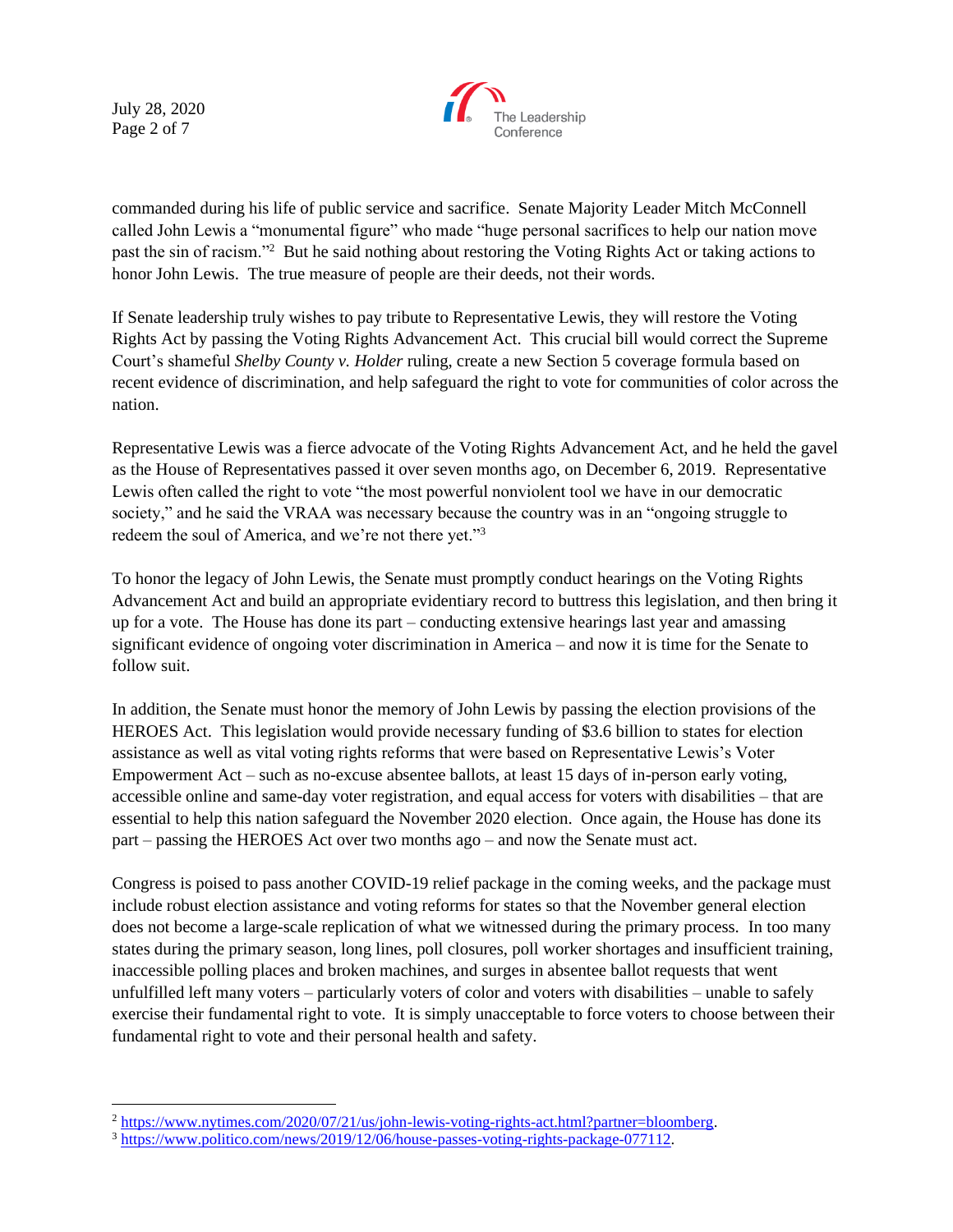July 28, 2020 Page 3 of 7



John Lewis's home state of Georgia was ground zero for democracy dysfunction during this year's primaries. During the Georgia primary in June, some voters of color had to wait in lines of up to seven hours in inclement weather in order to cast their ballot as a result of such problems as polling place closures, voters not receiving absentee ballots on time, the need to clean and sanitize voting machines, insufficient numbers of and malfunctioning machines, and inadequate training of poll workers.<sup>4</sup> This is nothing short of modern-day voter suppression. The problems in Georgia were exacerbated by the fact that – after *Shelby County v. Holder* – states with proven records of discriminatory voting practices, like Georgia, no longer had to obtain federal approval before making election changes.

John Lewis was never satisfied with an America that did not keep faith with its promises. He refused to accept a country that did not live up to its highest moral values. And he rejected the idea that America could not be better – particularly toward those so often left behind in our society. His life was a living vigil for what it means to remain a foot soldier in the march for equality. Whether in the area of voting rights or systemic racism, or anywhere in which injustice remains, we honor his legacy by continuing his fight for a democracy that works for all of us.

Sincerely,

The Leadership Conference on Civil and Human Rights 9to5 ACLU of Georgia African American Ministers In Action Alliance for Justice American Association of University Women (AAUW) American Federation of Labor-Congress of industrial Organizations (AFL-CIO) American Federation of State, County and Municipal Employees (AFSCME) American Federation of Teachers Americans for Democratic Action (ADA) Americans United for Separation of Church and State Andrew Goodman Foundation Asian & Pacific Islander American Health Forum Asian American Advocacy Fund Asian American Legal Defense and Education Fund (AALDEF) Asian Americans Advancing Justice – AAJC Asian Americans Advancing Justice – Asian Law Caucus Asian Americans Advancing Justice – Atlanta Asian Americans Advancing Justice – Los Angeles Asian Americans Advancing Justice – Chicago Asian Pacific American Labor Alliance, AFL-CIO Association of Asian Pacific Community Health Organizations (AAPCHO) Association of University Centers on Disabilities

<sup>4</sup> [https://www.nytimes.com/2020/06/09/us/politics/georgia-primary-voting-atlanta.html.](https://www.nytimes.com/2020/06/09/us/politics/georgia-primary-voting-atlanta.html)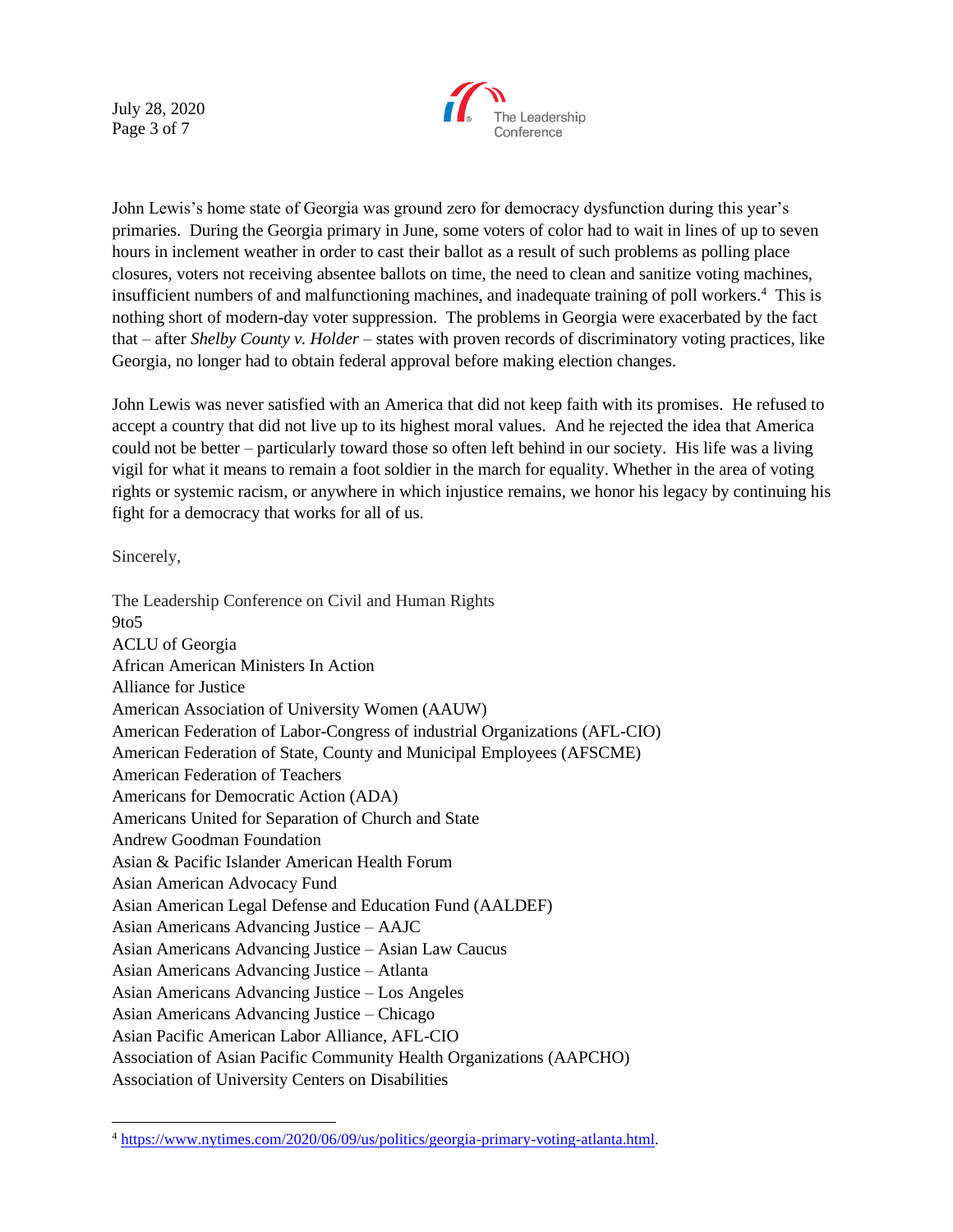July 28, 2020 Page 4 of 7



Augustus F. Hawkins Foundation Autistic Self Advocacy Network Bend the Arc: Jewish Action Black Women's Health Imperative Brady Brennan Center for Justice Campaign for Youth Justice Campaign Legal Center Center for Disability Rights Center for Law and Social Policy (CLASP) Center for Popular Democracy Center for Responsible Lending Center for the Study of Hate & Extremism-California State University, San Bernardino Children's Defense Fund Clean Elections Texas Common Cause Common Cause Georgia Communications Workers of America Declaration for American Democracy Defend Democracy DemCast USA Democracy 21 Democracy Initiative Demos Disability Rights Education & Defense Fund (DREDF) Economic Policy Institute End Citizens United // Let America Vote Action Fund Equal Justice Society Equal Rights Advocates Fair Count Inc. FairVote Action Faith in Public Life Feminist Majority Foundation Feminist Women's Health Center Futures Without Violence Georgia AFL-CIO Georgia Association of Latino Elected Officials (GALEO) Georgia Conservation Voters Georgia Equality Georgia NAACP Girls Inc. Government Information Watch Greenpeace USA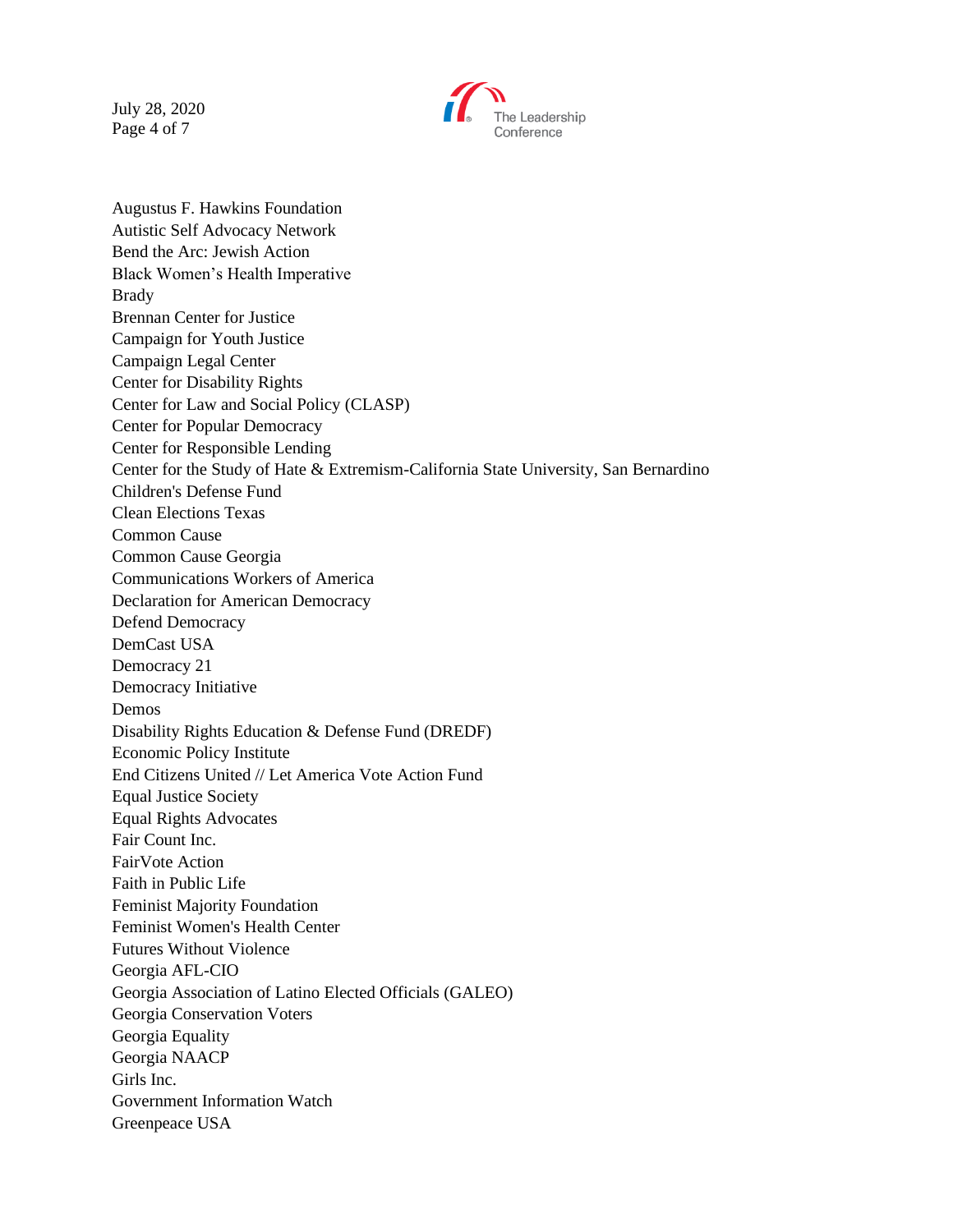July 28, 2020 Page 5 of 7



Hindu American Foundation Housing Choice Partners Human Impact Partners Human Rights Campaign Impact Fund International Union, United Automobile, Aerospace & Agricultural Implement Workers of America (UAW) Jewish Council for Public Affairs Justice in Aging Justice Policy Institute Labor Council for Latin American Advancement Lambda Legal Latino Community Fund (LCF Georgia) LatinoJustice PRLDEF Lawyers' Committee for Civil Rights Under Law League of Conservation Voters League of Women Voters of Georgia League of Women Voters of the United States Magnolia Baptist Church MALDEF (Mexican American Legal Defense and Educational Fund) Matthew Shepard Foundation Missouri Voter Protection Coalition Muslim Advocates NAACP NAACP Legal Defense and Educational Fund, Inc (LDF) NARAL Pro-Choice America NARAL Pro-Choice Georgia National Action Network National Alliance for Partnerships in Equity (NAPE) National Asian Pacific American Women's Forum (NAPAWF) National Association of Councils on Developmental Disabilities National Association of Human Rights Workers National Association of Latino Elected and Appointed Officials (NALEO) Educational Fund National Association of Social Workers National Black Justice Coalition National Center for Transgender Equality National Coalition on Black Civic Participation National Community Action Partnership National Council of Churches National Council of Jewish Women National Crittenton National Disability Rights Network National Domestic Workers Alliance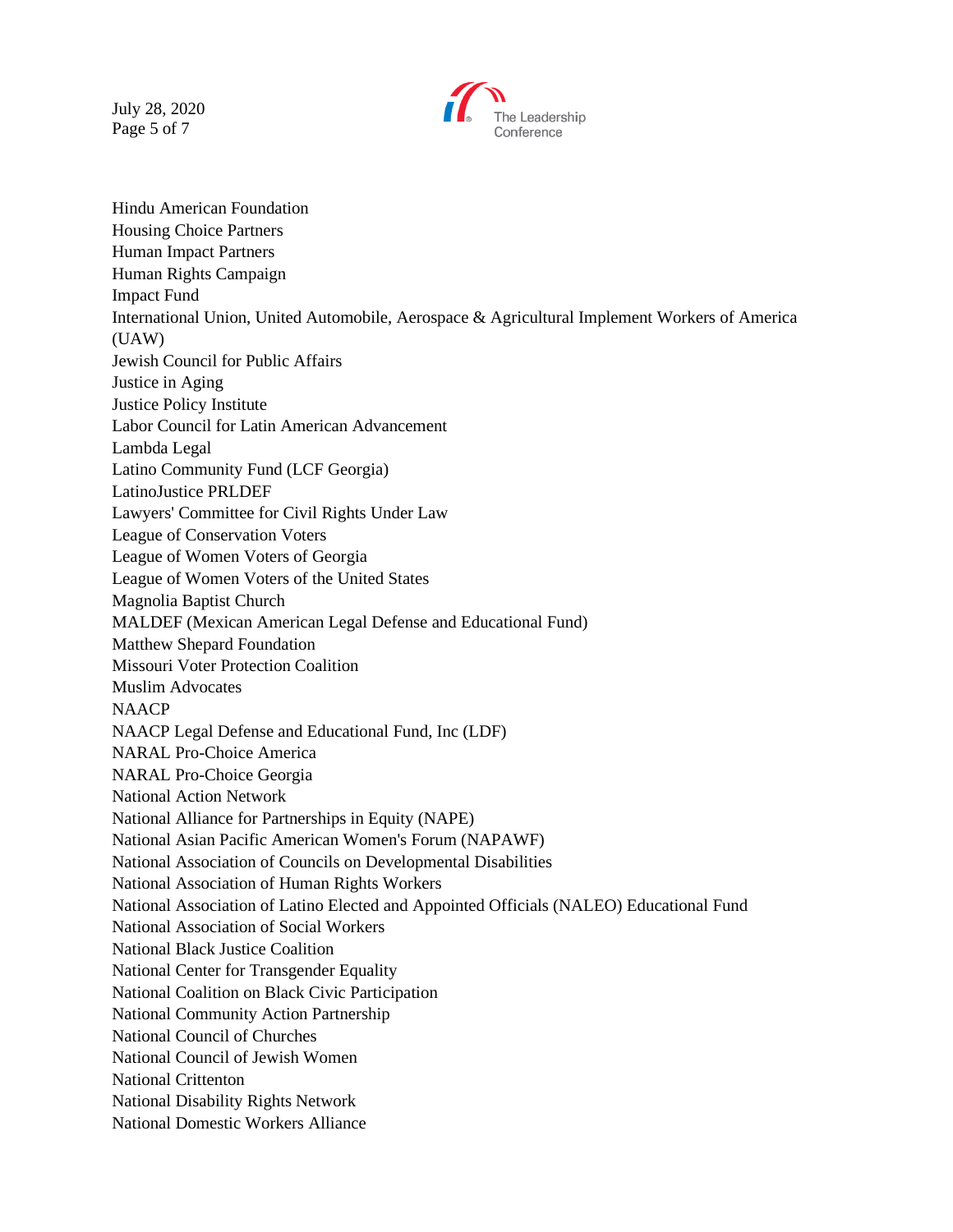July 28, 2020 Page 6 of 7



National Education Association National Employment Law Project National Employment Lawyers Association National Fair Housing Alliance National Juvenile Justice Network National LGBTQ Task Force Action Fund National Network to End Domestic Violence National Partnership for Women & Families National Urban League Necessary Trouble Indivisible NETWORK Lobby for Catholic Social Justice New American Leaders New American Leaders Action Fund New Georgia Project Action Fund New Jersey Institute for Social Justice OCA-Asian Pacific American Advocates People For the American Way PFLAG National Planned Parenthood Action Fund Planned Parenthood Southeast Poder Latinx Prison Policy Initiative Progressive Turnout Project Public Citizen Rep GA Institute, Inc. Results for America Revolving Door Project SEIU Showing Up for Racial Justice – Atlanta Sierra Club SPLC Action Fund Stand Up America State Voices Strategies for Youth Tash The Arc of the United States The Black Heritage Museum & Cultural Center, Inc. The National Council of Asian Pacific Americans (NCAPA) The Voter Participation Center UnidosUS Union for Reform Judaism Union of Concerned Scientists United Church of Christ, Justice and Witness Ministries United Steelworkers